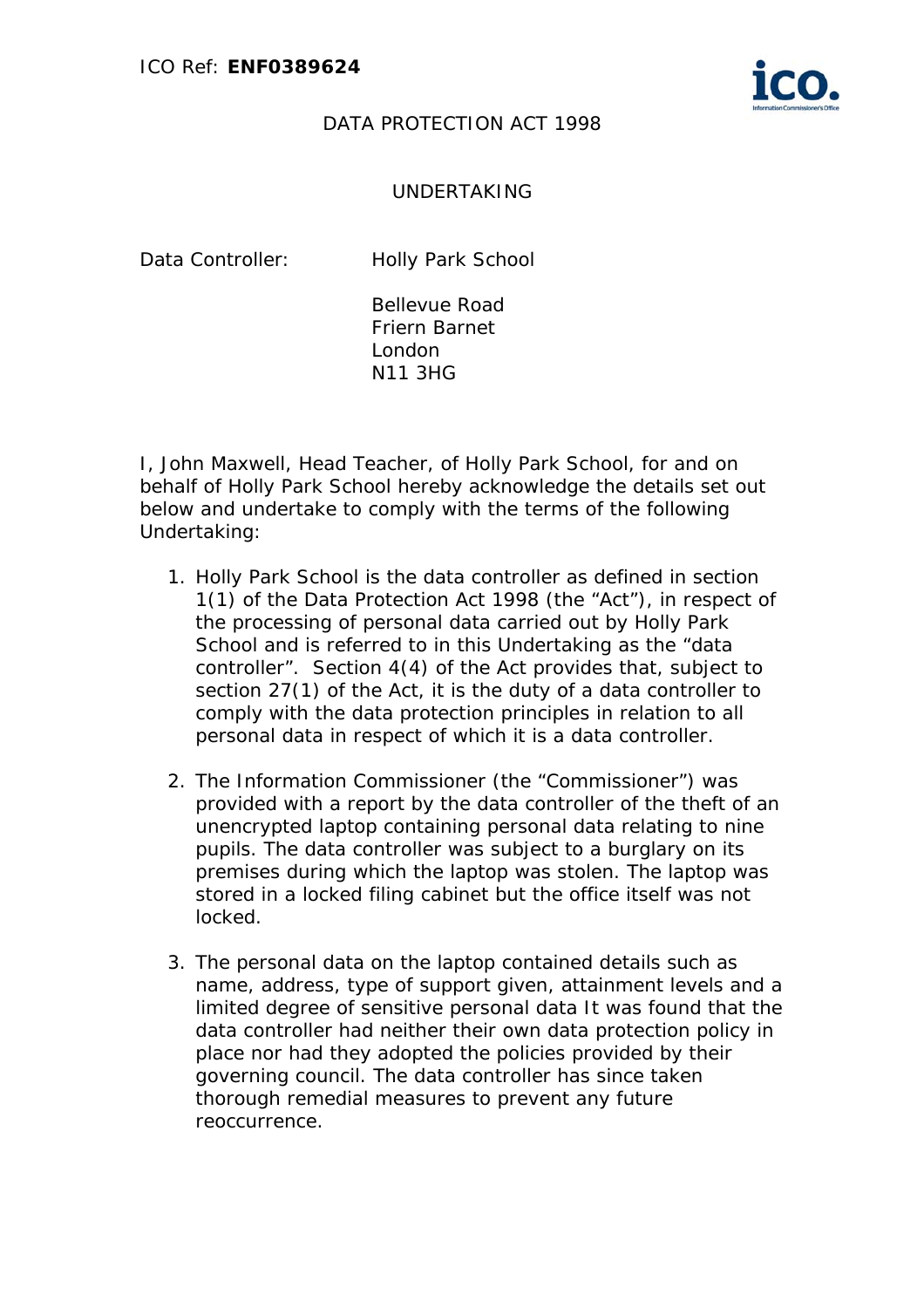

- 4. The Commissioner has considered the data controller's compliance with the provisions of the Act in the light of this matter. The relevant provision of the Act is the Seventh Data Protection Principle. This Principle is set out in Schedule 1 Part I to the Act. The Commissioner has also considered the fact that some of the data stolen in this incident consisted of information as to the physical or mental health or condition of the data subjects. Personal data containing such information is defined as "sensitive personal data" under section 2(e) of the Act. It is noted that the data is not of a type likely to cause substantial damage or distress.
- 5. Following consideration of the remedial action that has been taken by the data controller, it is agreed that in consideration of the Commissioner not exercising his powers to serve an Enforcement Notice under section 40 of the Act, the data controller undertakes as follows:

The data controller shall, as from the date of this Undertaking and for so long as similar standards are required by the Act or other successor legislation, ensure that personal data are processed in accordance with the Seventh Data Protection Principle in Part I of Schedule 1 to the Act, and in particular that:

- 1. Portable and mobile devices including laptops and other portable media used to store and transmit personal data, and in particular sensitive personal data, are password protected and encrypted using encryption software which meets the current standard or equivalent;
- 2. Appropriate policies and procedures for the storage, use and transmission of personal data within the school are implemented, this should include identifying an individual with responsibility for the governance of such policies;
- 3. Staff are aware of the data controller's policy for the storage, use and transmission of personal data and are appropriately trained how to follow that policy;
- 4. Physical security measures are adequate to prevent unauthorised access to personal data, particularly portable devices;
- 5. The data controller shall implement such other security measures as it deems appropriate to ensure that personal data is protected against unauthorised and unlawful processing, accidental loss, destruction, and/or damage.